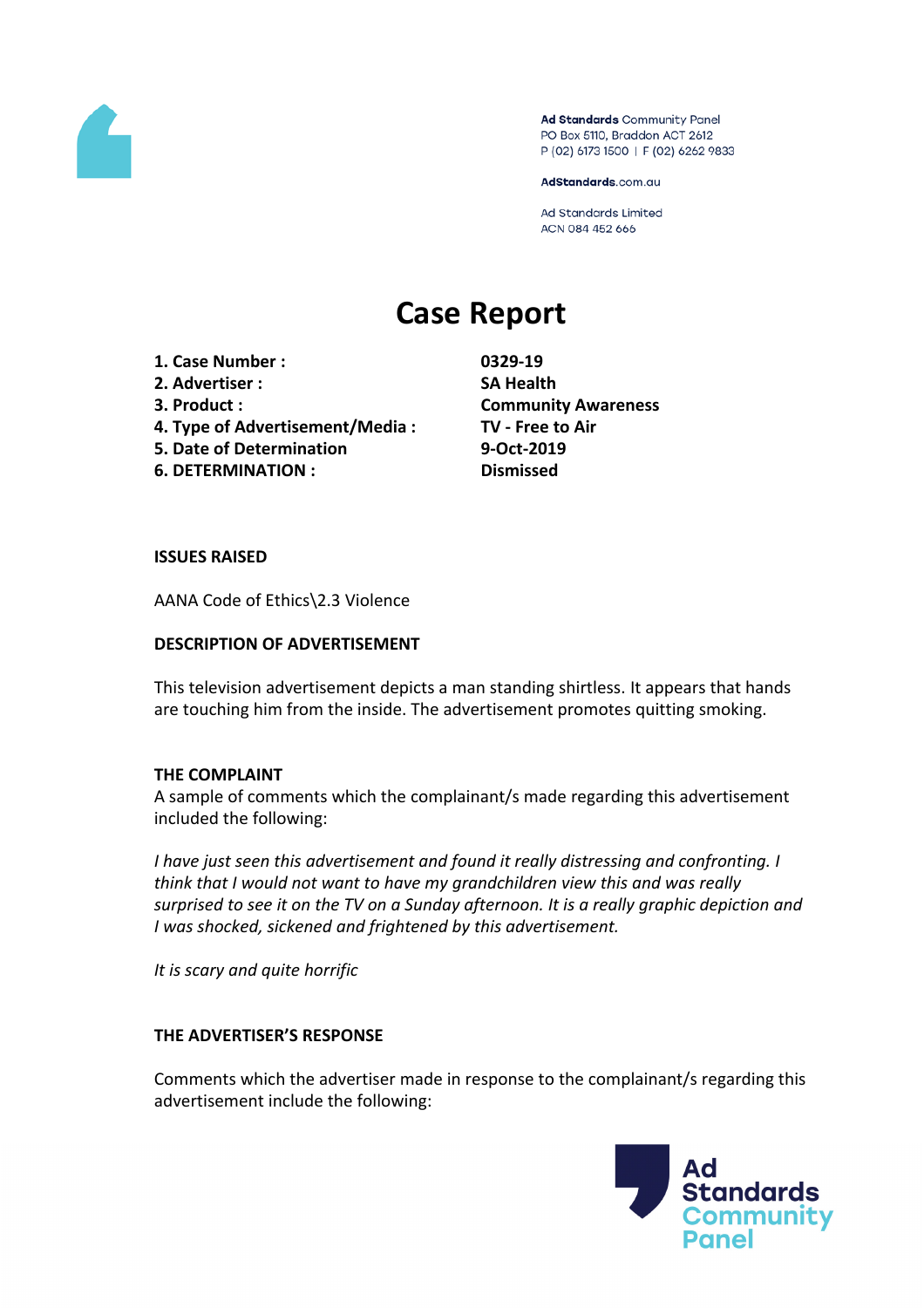

*I am responding to your request for information regarding the 'Don't let it in' smoking cessation advertisement, which commenced airing in South Australia on Sunday 1 September 2019 and ran until Saturday 28 September 2019.*

*'Don't let it in' was developed by Drug and Alcohol Services South Australia, SA Health in 2019 following a comprehensive research and development process. The design and messaging of the advertisement is based on the latest research in this field and aims to resonate strongly with smokers and influence the rate of smoking cessation in the community.*

*'Don't let it in' focusses on the insidious nature of physiological damage caused by smoking. The advertisement begins with a male smoker taking a puff on a cigarette. As a result of this action, hands emerge out of his chest and move around the body under his skin, firstly travelling down his arms and then to his throat and chest. The man goes to take another puff of the cigarette, but then decides against it. As a result of choosing not to smoke the cigarette, the hands disappear.*

*It uses a visual depiction of how smoking can cause damage to every part of the body while not relying on graphic footage of these harms to the human body.*

*The advertisement includes a call to action to smokers to visit besmokefree.com.au where they can find information and support to assist them to quit smoking. Between 1 September 2019, when the advertisement commenced, and 26 September 2019, there has been a high rate of visits to this website. Half the visitors typed in the URL in order to access the website. This indicates they were motivated to visit the site after seeing the advertisement on television. Additionally, digital advertising based on the 'Don't let it in' television creative has initiated a large number of clicks through to a specific page on besmokefree.com.au about the hidden dangers of smoking, demonstrating that the imagery and messaging is resonating with smokers.*

*Pre-airing online testing of the advertisement found that knowledge of the health effects of smoking improved after the advertisement was shown. The advertisement also tested very strongly for 'makes me feel uncomfortable', 'makes me feel concerned about my smoking and 'taught me something new', which research shows are important elements of mass media campaigns aimed at initiating quitting behaviour.*

*'Don't let it in' was developed for use as part of South Australia's smoking cessation social marketing campaign because negative health effects advertisements generally result in more quitting attempts than advertisements without these features. According to the evidence in this field, advertisements with more threatening themes have the greatest potential impact on adult smokers and heavily entrenched smoking behaviours. Advertisements that arouse strong negative emotions also receive greater viewer attention and are remembered more readily than those that do not. Messaging describing the serious health consequences of smoking also has the highest ratings for perceived effectiveness and memorability, including among recent quitters who felt that this type of advertising had contributed to their quit attempt.*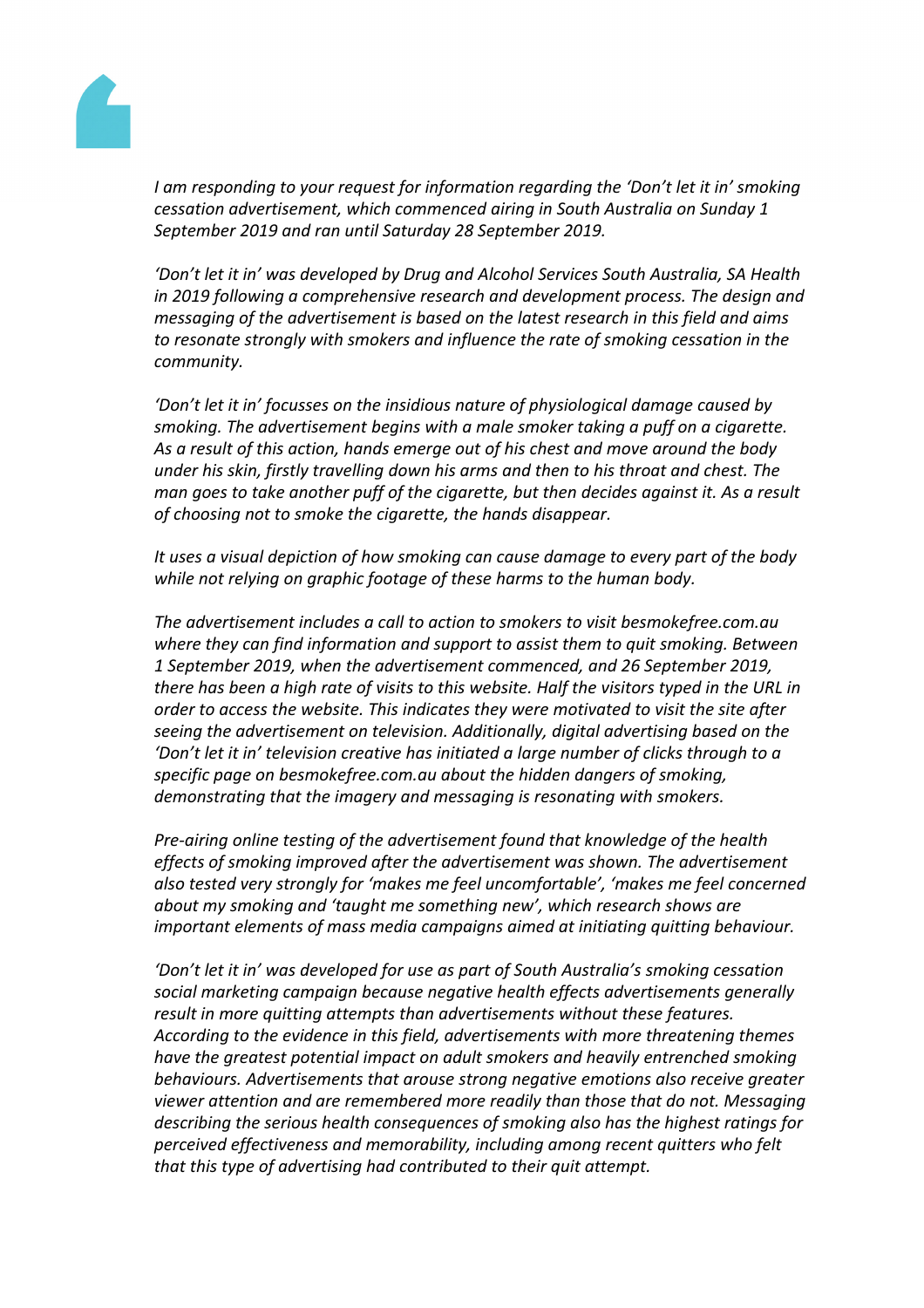

*Ad Standards has identified section 2.3 of the AANA Advertiser Code of Ethics (Violence – causes alarm or distress) in its initial assessment of the complaint. While the choking hands depicted in the advertisement could technically be considered an act of violence, the imagery is highly stylised and aims to represent the effect of emphysema and the associated breathing difficulties caused by this disease. It is unlikely to be perceived as an actual violent act or condoning of such an act. The portrayal of hands causing harm to the body of the smoker is justifiable given that two-thirds of smokers die from smoking-related illness. The message serves to support and encourage smokers to make quit smoking attempts in order to improve their future health and wellbeing. 'Don't let it in' does not depict any person injured or in pain and does not include aggression.*

*As requested, a response to each of the other parts of Section 2 has been provided below:*

*2.1 - Discrimination or vilification – The 'Don't let it in' advertisement in no way discriminates against or vilifies smokers. Instead it aims to improve the health and wellbeing of individuals who smoke by making them aware of the harms of smoking and encouraging them to visit besmokefree.com.au where they can find support and advice to quit smoking.*

*2.2 – Exploitative or degrading – The 'Don't let it in' advertisement is not exploitative or degrading to smokers.*

*2.4 – Sex, sexuality and nudity – There is no sex, sexuality or nudity suggested or depicted in the 'Don't let it in' advertisement. The male featured in 'Don't let it in' has a bare chest in order for the advertisement to visually depict the harms occurring inside the body.*

*2.5 – Language – There is no profane language used in the 'Don't let it in' advertisement.*

*2.5 – Health and safety – 'Don't let it in' is a public health advertisement with the objective of motivating smokers to make a quit smoking attempt and improve their health.*

*2.7 – Clearly distinguishable advertising – 'Don't let it in' is clearly distinguishable as an advertising or marketing communication. It is clearly branded as an SA Health advertisement and also includes the logos of the Quitline and My QuitBuddy quit smoking initiatives.*

*Thank you for the opportunity to respond to the complaints received regarding 'Don't let it in'. SA Health is seeking a favourable determination in order to air this effective public health advertisement in the future.*

*1. https://www.tobaccoinaustralia.org.au/14-4-examining-effectiveness-of-publiceducation-c*

*2. Biener L, Reimer R, Wakefield M, Szczypka G, Rigotti N and Connolly G. Impact of smoking cessation aids and mass media among recent quitters. American Journal of Preventive Medicine 2006;30(3):217–24. Available from:*

*http://www.ncbi.nlm.nih.gov/pubmed/16476637*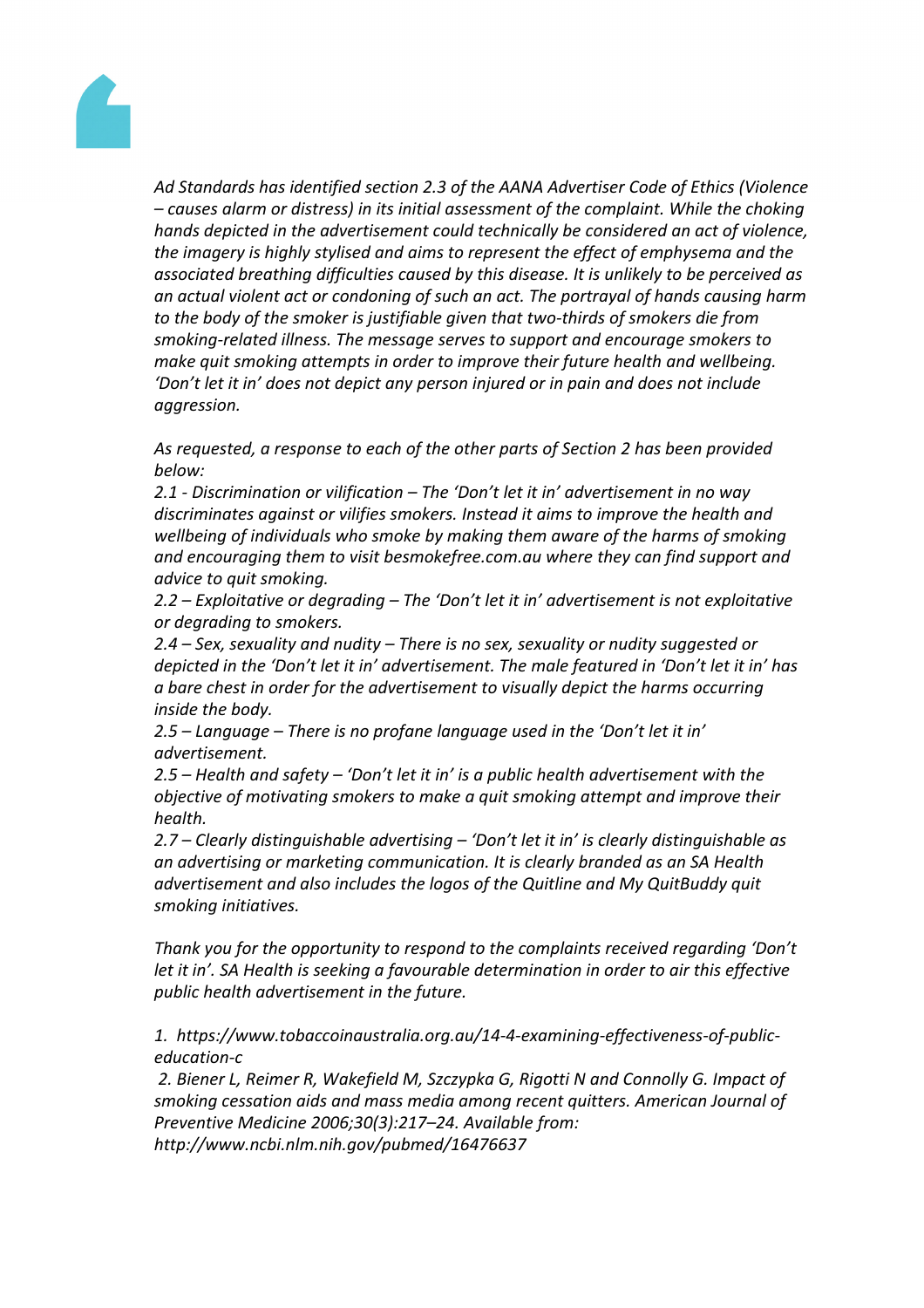## THE DETERMINATION

TheAd Standard Community Panel (Panel) considered whet the advertisement breaches Section 2 offie AANA Code of Ethics (theode).

ThePanel noted thecomplainants'concerns thatthe advertisementisconfronting, distressing and verly graphic.

ThePanel viewed theadvertisement and toted the advertiser's esponse.

ThePanel considered whetherthe advertisement was breach of Section.3 of the Code. Section 2. States: "Advertising or Marketing Communications shall notresent or portray violenceunless it is justifiable in the ontext of the product or service advertised".

ThePanel noted that the advertisement received aratingby ClearAds (noth children'sprograms)andwas aired at a time appropriate the rating [\(https://www.clearads.com.au/storage/final-clearads-handbook-version-ca12](https://www.clearads.com.au/storage/final-clearads-handbook-version-ca12.pdf).pdf). ThePanel considered that the relevant audience for the sertisement would likely be broad and include hildren.

ThePanel noted it had previously considered a simitap smoking advertisement featuring 'Terrie's getting eadytips' in case 0058/14, in which:

"The Boardagreedthat the imagesdisplayed in theadvertisementwere confronting, in particular the image fthe hole irher neck and the putting her hand free device into her throat. The Board considered howeve hat the images of the woman are relevant tothe important public healthand safety messageat the advertisement is attempting to convey.

In this case and considering the Massification the Board considered hat the graphic nature of the images waaustified by the mportant publichealth message...the board consideredin the currentcase, that thebroadcast ofthis advertisement inatelevision environment was not nappropriateand was not inappropriately graphiconsidering the importantpublichealth message that the advertiser is ndeavouring to communicate."

ThePanel noted that inthe current case hands are depicted touching man's body from the inside, before wrappingaround his neck. The Panel considered twhile the advertisement is designed be confronting, there is novert graphicimageryor sounds.

ThePanel considered that the broadcast of this advertisement television environment was not inappropriateand was not nappropriately graphiconsidering the importantpublichealth message thathe advertiserisendeavouring to communicate.